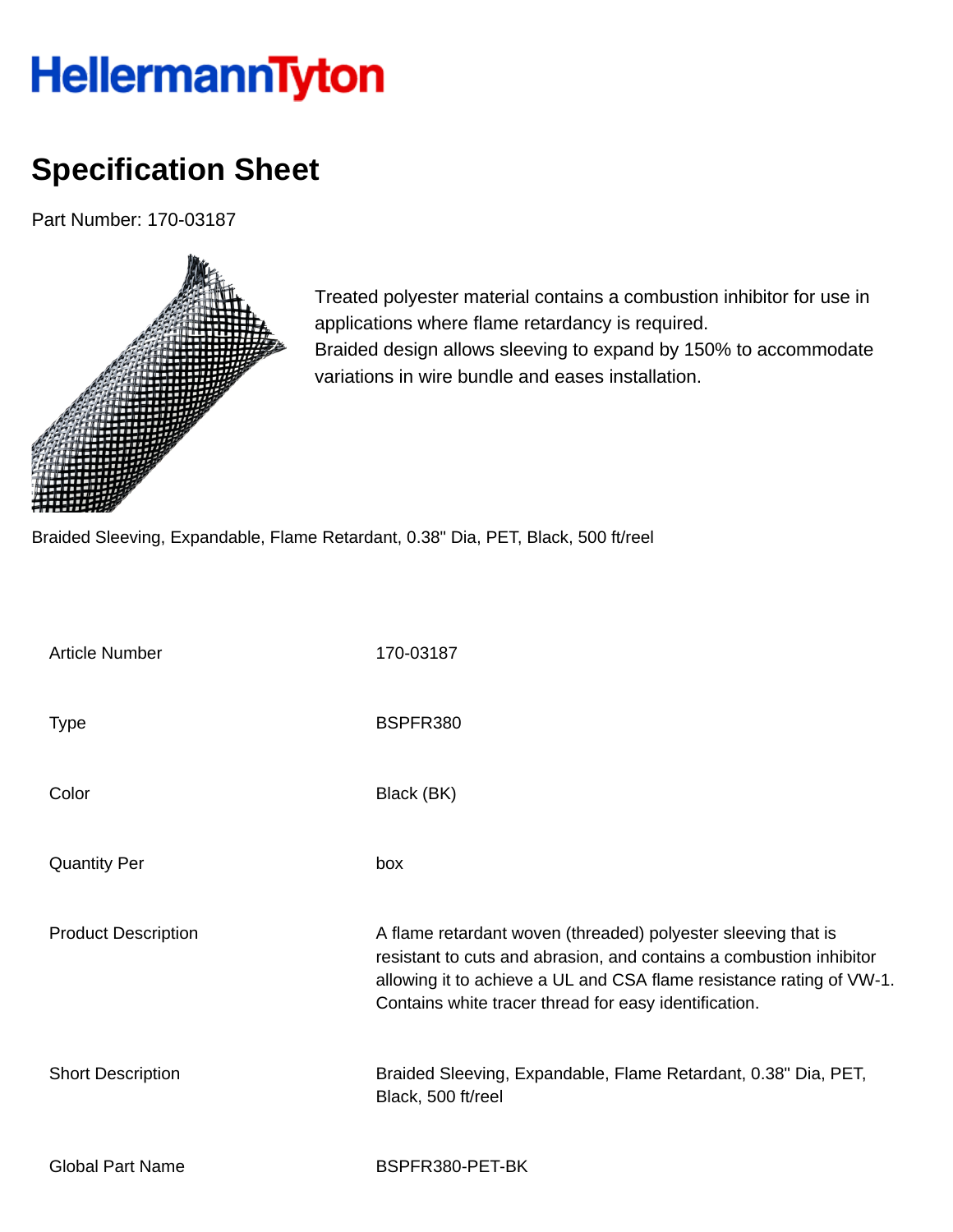| Length L (Imperial)                   | 500.0                            |
|---------------------------------------|----------------------------------|
| Length L (Metric)                     | 152.4                            |
| <b>Bundle Diameter Min (Imperial)</b> | 0.188                            |
| <b>Bundle Diameter Min (Metric)</b>   | 4.8                              |
| <b>Bundle Diameter Max (Imperial)</b> | 0.5                              |
| <b>Bundle Diameter Max (Metric)</b>   | 12.7                             |
| Diameter D (Imperial)                 | 0.375                            |
| Diameter D (Metric)                   | 9.53                             |
| Nominal Diameter (Imperial)           | 0.38                             |
| Nominal Diameter (Metric)             | 9.5                              |
|                                       |                                  |
|                                       |                                  |
| Material                              | Polyester (PET)                  |
| <b>Material Shortcut</b>              | <b>PET</b>                       |
| Flammability                          | UL VW-1 Mil-202 FMVSS 302 FAR 25 |
| Halogen Free                          | Yes                              |